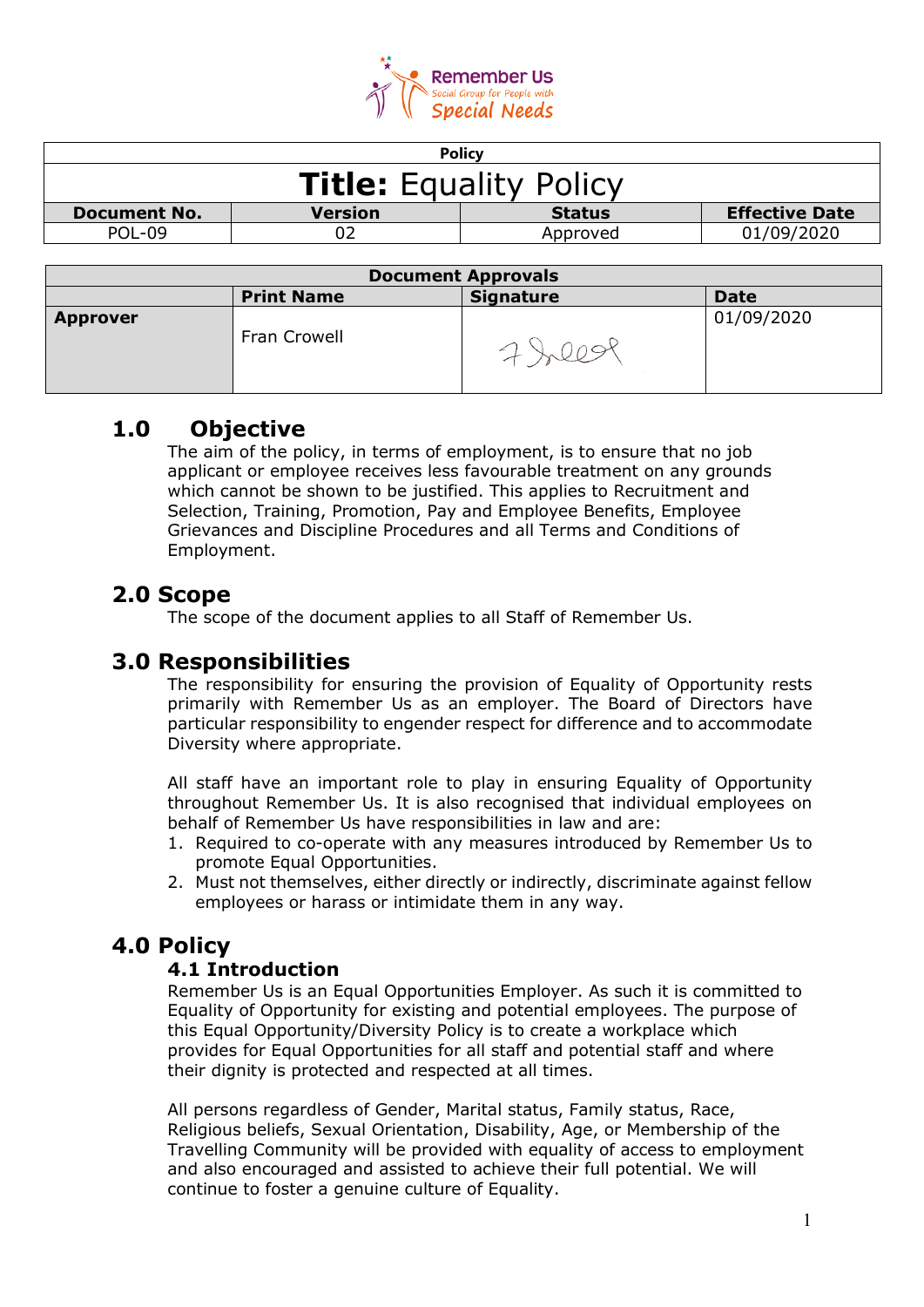

| <b>Policy</b>                 |                |               |                       |
|-------------------------------|----------------|---------------|-----------------------|
| <b>Title:</b> Equality Policy |                |               |                       |
| <b>Document No.</b>           | <b>Version</b> | <b>Status</b> | <b>Effective Date</b> |
| POL-09                        |                | Approved      | 01/09/2020            |

#### **4.1 Structures**

Remember Us is committed to ensuring that appropriate arrangements are in place for effective implementation, monitoring and review of the policy. This policy will be communicated at every level within Remember Us.

### **4.2 Recruitment and Selection**

Remember Us will select those suitable for employment solely on the basis of merit. Any job advertisements, application forms and publicity material will encourage applications from all suitable candidates and will not discriminate intentionally or unintentionally against any group or individual on any unjustifiable grounds. The objective is to ensure that all candidates have Equality of access to all job vacancies.

Where possible and practicable, efforts will be made to ensure that interview panels are balanced and that interviewers are trained to conduct interviews in a non-discriminatory way and that questions will relate to the requirements of the job.

Relevant questions will be asked of all candidates and evaluated in the same way and interviewers will be careful not to ask questions which might be taken as discriminatory.

Selection will be on merit and those who are successful shall demonstrate their suitability for employment according to pre-determined job-related selection criteria which will be consistently applied throughout the recruitment process.

Equality of Opportunity will also include accommodating, where possible, the special needs of individuals to facilitate their participation in the Recruitment and Selection process.

#### **4.3 Career Development and Training**

Available opportunities for Career Development and Training will be open to all and will not discriminate directly or indirectly on any of the grounds outlined in the Equality legislation. All employees will be provided with every reasonable opportunity to acquire the range of training, skills and experience necessary for their career development.

Opportunities for training and/or promotion will be based on the requirements of the job and career development will be based on people's abilities and merit. Remember Us is committed to a relevant training and career development policy for all staff irrespective of background.

### **4.4 Complaints and Redress**

All complaints from employees in relation to employment equality or alleged discrimination will be handled in accordance with grievance procedures. Any